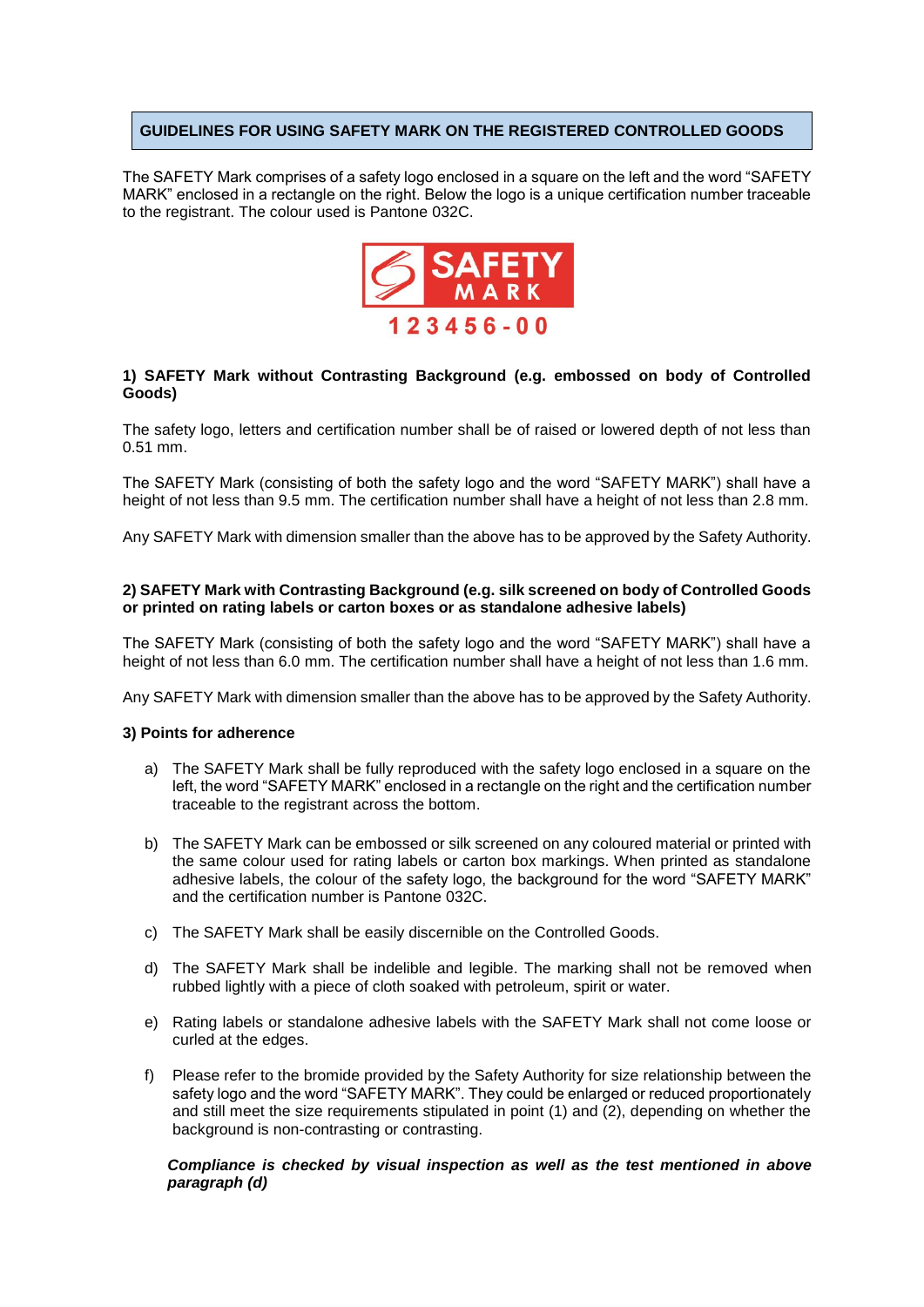# **GUIDELINES FOR USING SAFETY MARK ON THE REGISTERED CONTROLLED GOODS**

#### **4) SAFETY Mark on AC Adaptors**

For **AC Adaptors** (to be used with other products), registration is granted for the adaptors only and does not cover the other products. Therefore, only the adaptors should be affixed with the SAFETY Mark.

However, if the packaging containing both the AC Adaptors and other products is to be affixed with the SAFETY Mark, then the statement **"This SAFETY Mark applies to the AC Adaptor only"** has to be printed near the SAFETY Mark.

## **5) SAFETY Mark on 3-Pin Mains Plugs**

For **3-pin mains plug** (13 and 15 Amperes), the SAFETY Mark must carry the statement **'for mains plug'** below the certification number.



 **(for mains plug)**

## **6) SAFETY Mark on 3-Pin Portable Socket-Outlet and Portable Cable Reel**

For **3-pin portable socket-outlet** and **portable cable reel**, the SAFETY Mark must carry the statement **'for 3-pin portable socket-outlet'** or **"for portable cable reel"** respectively below the certification number.





**(for 3-pin portable socket-outlet) (for portable cable reel)**

#### **7) SAFETY Mark on Residual Current Circuit Breaker (RCCB), 3-pin Mains Socket Outlet, Domestic Electric Wall Switch, Lamp Control Gears, and Isolating Transformer for Downlight Fitting**

These five categories of Controlled Goods which are part of the electrical installations are required to have the SAFETY Mark prominently affixed on the products to assist both consumers and electrical installation inspectors in identifying registered Controlled Goods.

# **8) Displaying of Registered Controlled Goods at Retail Outlets**

To assist consumers in identifying registered Controlled Goods, Registered Suppliers are required to display the SAFETY Mark prominently on the front of all display sets in retail outlets.